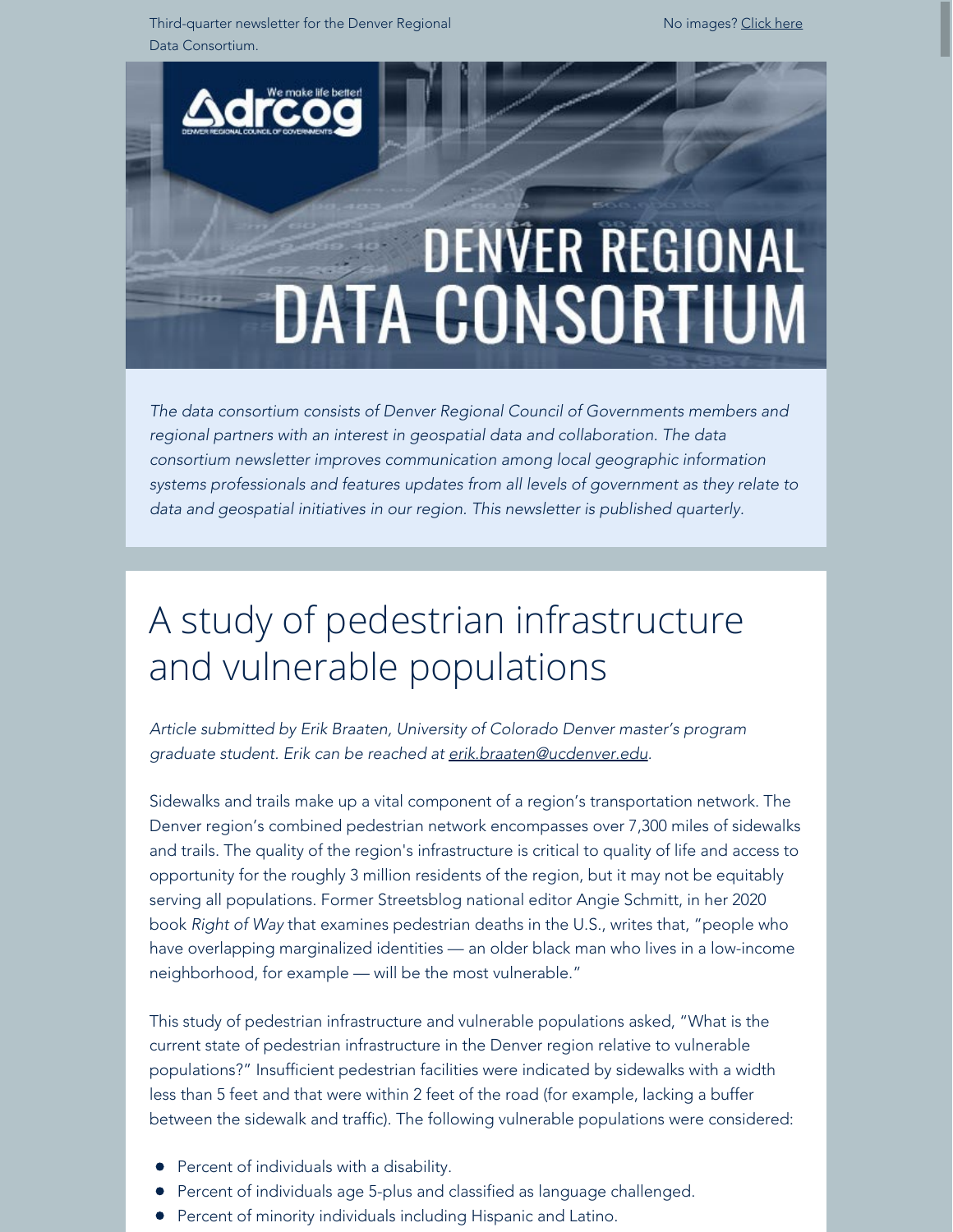- **•** Percent of total households with no vehicle available.
- Percent of people age 65-plus.
- **•** Percent of total households below poverty.
- Percent of people age 5 to 7.

The study's author analyzed DRCOG's planimetric sidewalk data by running summary statistics for sidewalk width for sidewalks within 2 feet of the edge of pavement (for example, the road) across the seven vulnerable populations above the regional average. A walkshed of 3/4 mile representing a 15-minute walk (based on an average walking speed of 3 miles per hour) was generated for each census tract based on centroids created for each tract. The analysis found that walksheds created for census tracts with vulnerable populations above the regional average consistently had inferior sidewalk infrastructure compared to those at or below the regional average based on the metric described above.

|                                                                 |                     | Sidewalk within 2 feet of EOP                    |                 | Sidewalk more than Total Percent Walkshed |
|-----------------------------------------------------------------|---------------------|--------------------------------------------------|-----------------|-------------------------------------------|
| <b>More than Regional Average</b>                               | 3 Feet or less wide | Between 3 and 5 feet wide 5 Feet or greater wide | 2 feet from EOP | within 3/4 mi buffer                      |
| Percent of Persons with a Disability                            |                     |                                                  |                 |                                           |
| Percent of Persons 5 and Over Classified as Language Challenged |                     |                                                  |                 |                                           |
| Percent of Minority Persons Including Hispanic and Latino       |                     |                                                  |                 |                                           |
| Percent of Total Households with No Vehicle Available           |                     |                                                  |                 | 45                                        |
| Percent of People (Males and Females) Aged 65 and Over          |                     | 18                                               |                 | 36                                        |
| Percent of Total Households Below Poverty                       |                     | 16                                               |                 | 42                                        |
| Percent of People (Males and Females) Aged 5 to 17              |                     | 15                                               | 81              | 35                                        |
| <b>Combined Vulnerable Census Tract Walksheds</b>               |                     | 17                                               |                 | 76 103<br>40                              |
|                                                                 |                     |                                                  |                 |                                           |
| <b>At or below Regional Average</b>                             |                     |                                                  |                 |                                           |
| Percent of Persons with a Disability                            |                     | 12                                               | 86              | 35                                        |
| Percent of Persons 5 and Over Classified as Language Challenged |                     |                                                  |                 | 36                                        |
| Percent of Minority Persons Including Hispanic and Latino       |                     |                                                  |                 | 36                                        |
| Percent of Total Households with No Vehicle Available           |                     |                                                  |                 | 33                                        |
| Percent of People (Males and Females) Aged 65 and Over          |                     |                                                  |                 | 39                                        |
| Percent of Total Households Below Poverty                       |                     |                                                  |                 | 35                                        |
| Percent of People (Males and Females) Aged 5 to 17              |                     | 15                                               | 80              | 40                                        |
| <b>Combined Non-Vulnerable Census Tract Walksheds</b>           |                     | 14                                               | 83              | 36<br>104                                 |
|                                                                 |                     |                                                  |                 |                                           |

Figure 1: Summed totals surpass 100% due to rounding, but numbers across categories are consistent.

On average, 24% of sidewalks in walksheds affecting vulnerable populations were located within 2 feet of the road compared to 17% in walksheds where vulnerable populations were not above the regional average. The discrepancy appears to be mostly accounted for in higher percentages of sidewalks that are not only within 2 feet of the road but that are also 3 feet wide or less.

Planners could leverage similar analysis throughout the metro area to identify insufficient walksheds that affect vulnerable populations. An example walkshed is shown below.

| Sidewalk within 2 feet of EOP      |                                                                      |                         |  |  |  |
|------------------------------------|----------------------------------------------------------------------|-------------------------|--|--|--|
|                                    | 3 Feet or less wide Between 3 and 5 feet wide 5 Feet or greater wide |                         |  |  |  |
| 33                                 | 32                                                                   |                         |  |  |  |
|                                    |                                                                      |                         |  |  |  |
|                                    |                                                                      |                         |  |  |  |
| Sidewalk more than 2 feet from EOP |                                                                      | <b>Percent Walkshed</b> |  |  |  |
|                                    | Total                                                                | in 3/4 mi buffer        |  |  |  |
|                                    | 100                                                                  |                         |  |  |  |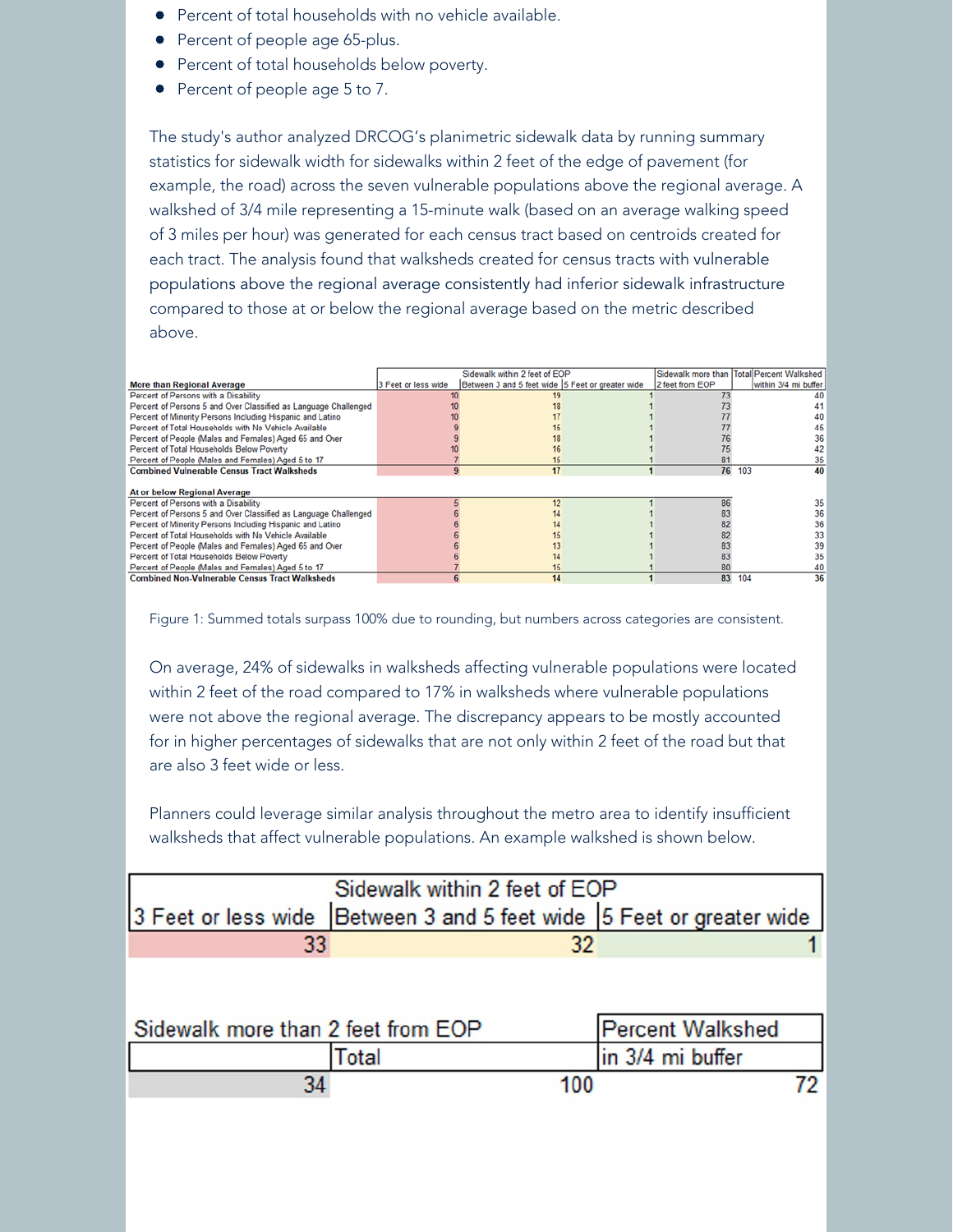

# Using the DRCOG 2018 pilot land use land cover data to predict urban air temperature in the Denver metro area

*Article submitted by Peter C. Ibsen, Ph.D. at the U.S. Geological Survey, Geosciences and Environmental Change Science Center, Denver. Peter can be reached at [pibsen@usgs.gov](mailto:pibsen@usgs.gov).*

Exposure to extreme heat can drastically increase health risks for urban residents, including increasing mortality rates during heat waves and even exacerbating serious mental health conditions (see footnotes 1 and 2). This heat risk is generally not equally distributed. Furthermore, regional climate shifts may increase urban heat as well as the inequities of heat risk, implying the need to develop city-specific resilience strategies (see Footnote 3). Addressing the inequity of urban heat can start with understanding how microscale urban land uses modify daytime and nighttime air temperature. During the day, radiative heat is captured, stored and reradiated by urban land covers. Heat transfer properties, however, differ among land covers. Using a network of air temperature sensors, deployed over Denver's urban core across a gradient of urban land covers (see Footnote 4) (Figure 1A), and regional air temperature and relative humidity at Denver International Airport as a reference, we can estimate the relative influences of land cover on air temperature with the high-resolution data. Previously, most available land cover data are available at a resolution of 30 square meters. At that scale, measuring the influence of tree canopy, turf or impervious surface on microclimate is not possible. However, with DRCOG's 1 square meter 2018 pilot land use data, in addition to identifying the influence of land cover types on microclimate, we can also use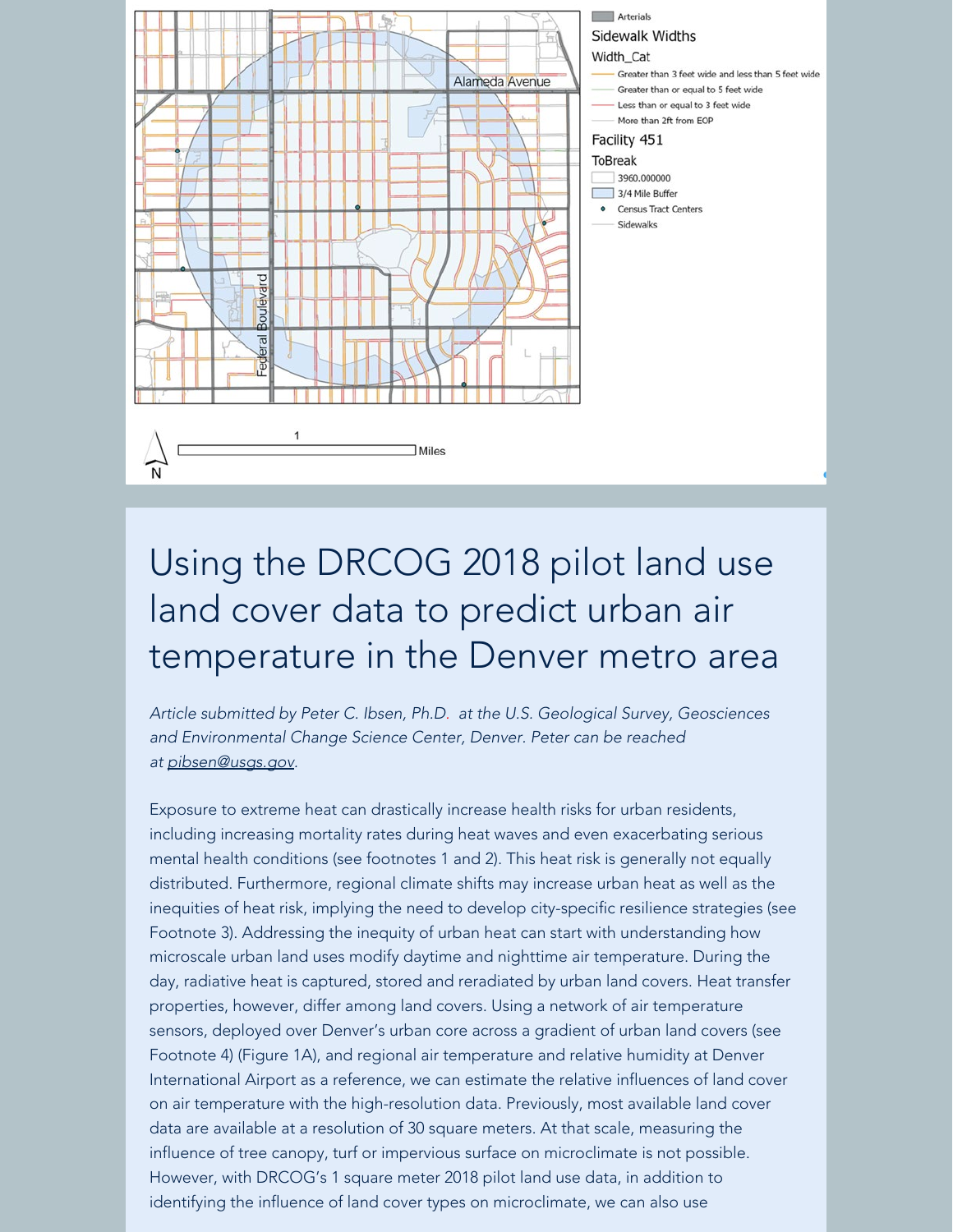computational models to predict microclimate air temperature over the entire Denver metro area for any given regional-scale air temperature and humidity (Figure 1B). We are fine tuning our models to provide data that can inform urban planners on the effect of specific land covers on urban heat. With citywide microclimate air temperature, city managers can have a better understanding of exactly where the urban heat is the biggest issue, while also quantifying how much urban tree cover, turf and greenspace contribute to mitigating those temperatures.

#### Figure 1:



Figure 1A: DRCOG land use land cover imagery (section 12), overlaid with the microclimate sensor locations, stratified against urban greenness. 1B: Modeled daytime air temperature over the DRCOG land use land cover section 12 extent. The random forest model used Denver International Airport temperature at 30 degrees Celsius as a reference.

#### Footnotes:

- 1. Mullins, J. T. & White, C. Temperature and mental health: Evidence from the spectrum of mental health outcomes. J. Health Econ. 68, 102240 (2019).
- 2. Hondula, D. M., Balling, R. C., Vanos, J. K. & Georgescu, M. Rising temperatures, human health, and the role of adaptation. Curr. Clim. Chang. Reports 1, 144–154 (2015).
- 3. Ossola, A. & Lin, B. B. Making nature-based solutions climate-ready for the 50 °C world. Environ. Sci. Policy 123, 151–159 (2021).
- 4. Ibsen, P. C. et al. Greater aridity increases the magnitude of urban nighttime vegetation-derived air cooling. Environ. Res. Lett. 16, 034011 (2021).

## How Denver uses data to regulate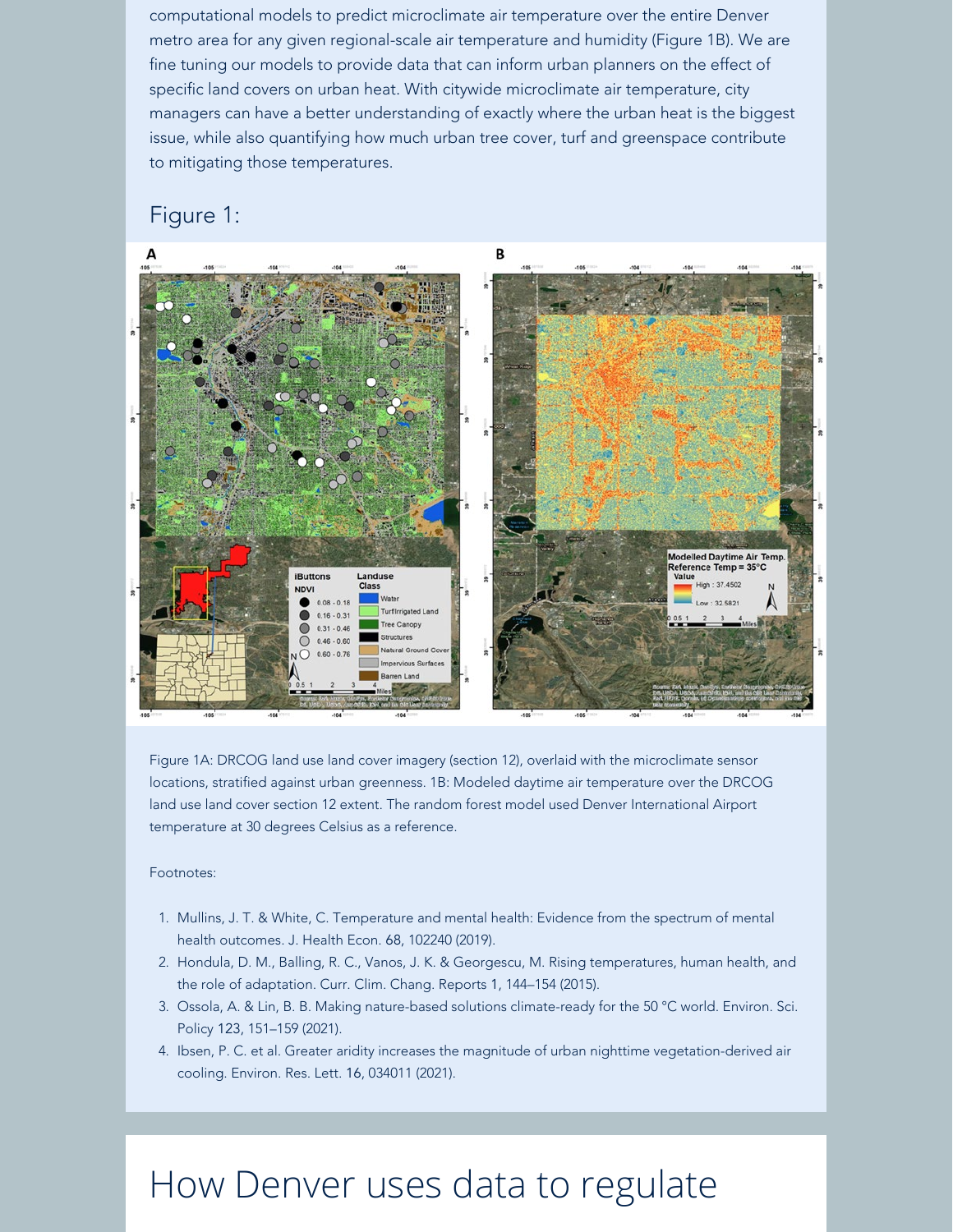# marijuana locations

*Article submitted by Joey Peña. Joey can be reached at 720.865.2781 or [joey.pena@denvergov.org](mailto:joey.pena@denvergov.org).*

In Denver's regulated marijuana industry, location matters — especially to a city agency trying to keep marijuana out of the hands of kids.

To limit youth exposure to marijuana outlets, the City and County of Denver requires certain marijuana businesses to be 1,000 feet from specific locations, dubbed "sensitive uses." Sensitive uses include schools, childcare facilities, drug and alcohol treatment facilities, city recreation centers and outdoor pools and other marijuana businesses of the same type (store-to-store, for example).

Numerous public health, youth-serving and community organizations have expressed strong support for Denver's proximity requirements, and public health data supports the approach. For example:

- Children and young adults who are exposed to marijuana outlets with prominent signage tend to engage in more frequent use and often have greater expectations of marijuana's positive benefits [\(Shih et al](https://drcog.createsend1.com/t/d-l-qkuvil-l-y/)).
- A 2020 study found an association between the density of licensed marijuana outlets with young adults' marijuana use, heavy use and intentions to use. The density of unlicensed outlets was associated with young adults' heavy marijuana use and symptoms of cannabis use disorder. [\(Pedersen et al](https://drcog.createsend1.com/t/d-l-qkuvil-l-j/))
- Research on the tobacco and alcohol industries also supports proximity requirements and limiting outlet density. [\(Finan et al](https://drcog.createsend1.com/t/d-l-qkuvil-l-t/); [Gwon et al](https://drcog.createsend1.com/t/d-l-qkuvil-l-i/); [Freisthler and Gruenewald](https://drcog.createsend1.com/t/d-l-qkuvil-l-d/); [Chen,](https://drcog.createsend1.com/t/d-l-qkuvil-l-h/) [Grube, and Gruenewald](https://drcog.createsend1.com/t/d-l-qkuvil-l-h/); and [Popova et al](https://drcog.createsend1.com/t/d-l-qkuvil-l-k/))

The city's goals for restricting outlet density and proximity to sensitive uses can present a challenge for city employees, who use the city's geographic information systems to determine whether an application for a new marijuana business is in compliance with proximity requirements.

Staff also use the systems to do preliminary, nonbinding proximity checks for new business owners to help them determine whether a location will comply with the proximity requirements. The service can save a new business owner time and capital during their search for a viable location.

To complete a proximity review, staff rely heavily on the 3-inch resolution imagery and planimetric data provided by DRCOG through contracts with The Sanborn Map Company and Kucera International, Inc.

City and County of Denver staff consider the data among the best available, and believe it would be difficult to capture better than 3-inch resolution imagery. The quality of the data helps the city provide more accurate proximity measurements during its quality control review of applications. The data also provides staff with building identification numbers, which are critical in analysis of a location.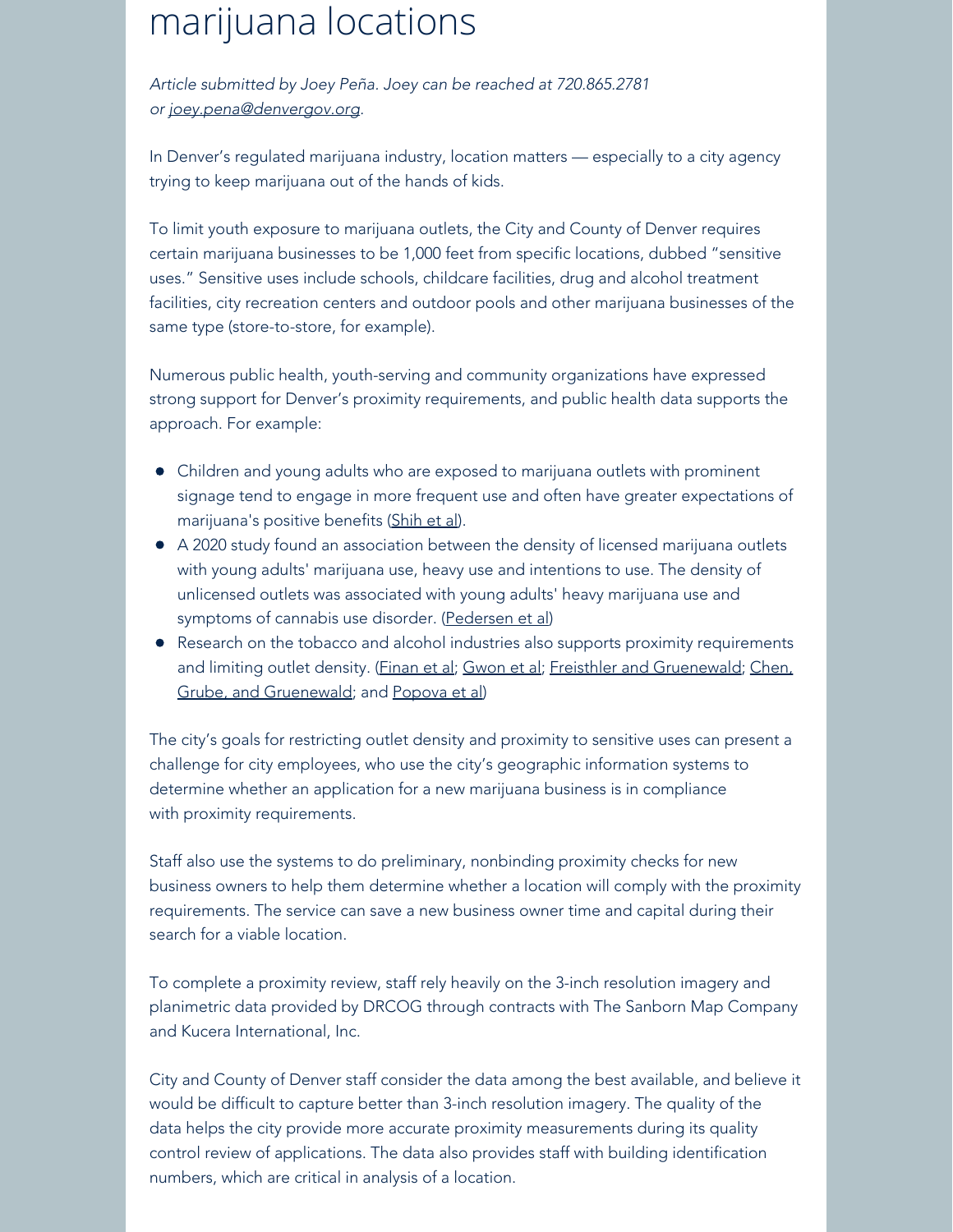In short, the data provided by DRCOG helps the city honor its commitment to its youth by limiting marijuana outlet density, which, in turn, limits youth exposure to marijuana commercialization and thus reduces the potential for negative health outcomes. It also helps the city provide a service to new marijuana business owners in search of a location.

# New regional bike and pedestrian count dataset and web map

*Article submitted by Jenny Wallace, GISP, GIS program manager at DRCOG. Jenny can be reached at 303-480-6754 or [jwallace@drcog.org.](mailto:jwallace@drcog.org)*

DRCOG staff have compiled a regional bicycle and pedestrian count dataset that will contribute to the overall picture of multimodal transportation across the Denver region. The data is now available on the [Regional Data Catalog](https://drcog.createsend1.com/t/d-l-qkuvil-l-u/). Bicycle and pedestrian count data will be used in implementing the [Metro Vision Regional Transportation Plan](https://drcog.createsend1.com/t/d-l-qkuvil-l-o/) and **[Active Transportation Plan](https://drcog.createsend1.com/t/d-l-qkuvil-l-b/).** 

Local bicycle and pedestrian counts are collected from local governments by DRCOG staff, standardized and aggregated into a regional bike and pedestrian count dataset. Bicycle counts may be from on-road or off-road facilities and include both manual and automated counts (both short-duration counts and permanent).

A special thanks to the jurisdictions and stakeholders that worked with the DRCOG team to provide data, including Boulder County, Clear Creek County, City and County of Denver, City of Lakewood and City of Littleton. Other data sources include the Colorado Department of Transportation and DRCOG. DRCOG will request local data during its annual data collection effort to update the bicycle and pedestrian count dataset. More information on the dataset schema and format can be found [here.](https://drcog.createsend1.com/t/d-l-qkuvil-l-n/)

Check out the [newest web map](https://drcog.createsend1.com/t/d-l-qkuvil-l-p/) showing the bicycle and pedestrian count data!

[Web map](https://drcog.createsend1.com/t/d-l-qkuvil-l-m/)

## DRCOG data acquisition updates

*Article submitted by Ashley Summers, GISP, PMP, information systems manager at DRCOG. Ashley can be reached at 303-480-6746 or [asummers@drcog.org](mailto:asummers@drcog.org).*

### Denver Regional Aerial Photography Project 2022

Previous project partners received quotes in mid-April for participation in the upcoming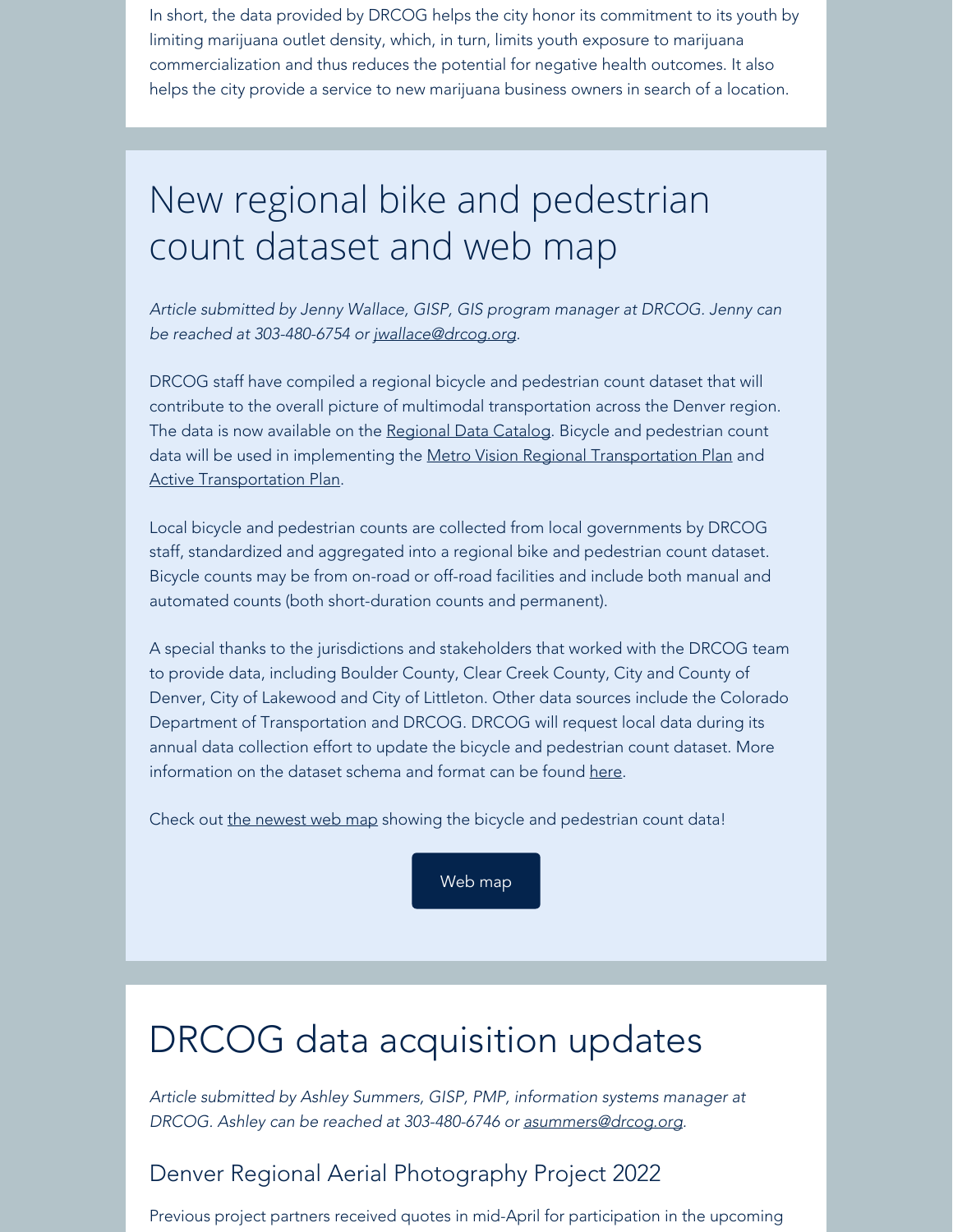imagery project. DRCOG will request commitments in the fall in the form of a signed letter of intent that outlines the products and services that the partner wishes to purchase.

In addition to the traditional imagery offering, DRCOG staff are also offering a Nearmap subscription. The Nearmap subscription offers more frequently updated imagery that can be used as a supplement to the primary imagery deliverable, which is produced once every two years.

If you are not a project partner and would like to be, reach out to me at [asummers@drcog.org](mailto:asummers@drcog.org). Read more about DRCOG's [imagery projects](https://drcog.createsend1.com/t/d-l-qkuvil-l-c/) on the [website.](https://drcog.createsend1.com/t/d-l-qkuvil-l-q/)

### Regional Lidar Project 2020

DRCOG received [a grant from the U.S. Geological S](https://drcog.createsend1.com/t/d-l-qkuvil-l-a/)[urvey](https://drcog.createsend1.com/t/d-l-qkuvil-l-z/) in December 2019 to collect quality level 2 lidar in 5,000 square miles of the region and derive contours in most of the metro area. Flights to collect the data and data processing tasks to produce the point cloud are complete. Thorough quality control undertaken by the U.S. Geological Survey began in June and is expected to complete in August. DRCOG staff expect deliveries in the fall and winter. The data will be in the public domain and made available for download through DRCOG's Regional Data Catalog.

For more information, visit the [website.](https://drcog.createsend1.com/t/d-l-qkuvil-l-v/)

Do you have an interesting use case for lidar data? Tell us about it by emailing me at [asummers@drcog.org](mailto:asummers@drcog.org).

### Planimetric Data Project 2020

The Planimetric Data Project began in February and deliveries began in June. Partners in Group 1 are reviewing their deliverables now. Group 2 is on schedule for delivery in August. There are seven deliveries total. The public will have access to the data in the first quarter of 2022 via the DRCOG Regional Data Catalog.

DRCOG staff are collecting building roofprints, edges of pavement, parking, sidewalks and ramps, trails, driveways, and impervious surfaces throughout the metro area. [Check](https://drcog.createsend1.com/t/d-l-qkuvil-l-e/) [out the map.](https://drcog.createsend1.com/t/d-l-qkuvil-l-e/)

If you are not a project partner and would like to be, reach out to me at [asummers@drcog.org](mailto:asummers@drcog.org). Read more about DRCOG's [planimetric data projects](https://drcog.createsend1.com/t/d-l-qkuvil-l-s/) on the [website](https://drcog.createsend1.com/t/d-l-qkuvil-l-g/) and [download datasets](https://drcog.createsend1.com/t/d-l-qkuvil-l-w/) from past projects.

#### Regional Land Cover Project 2020

DRCOG was awarded a Colorado Water Plan Grant from the Colorado Water Conservation Board in March, which supplies a 50% match to local contributions for the project. The project kicked off in June with a presentation from Sanborn and the University of Vermont regarding the ["interpretation key,"](https://drcog.createsend1.com/t/d-l-qkuvil-l-yd/) an illustrated guide to the classification schema DRCOG staff use.

The product will be a 9-class, 1-meter resolution land cover dataset that covers the 6,000